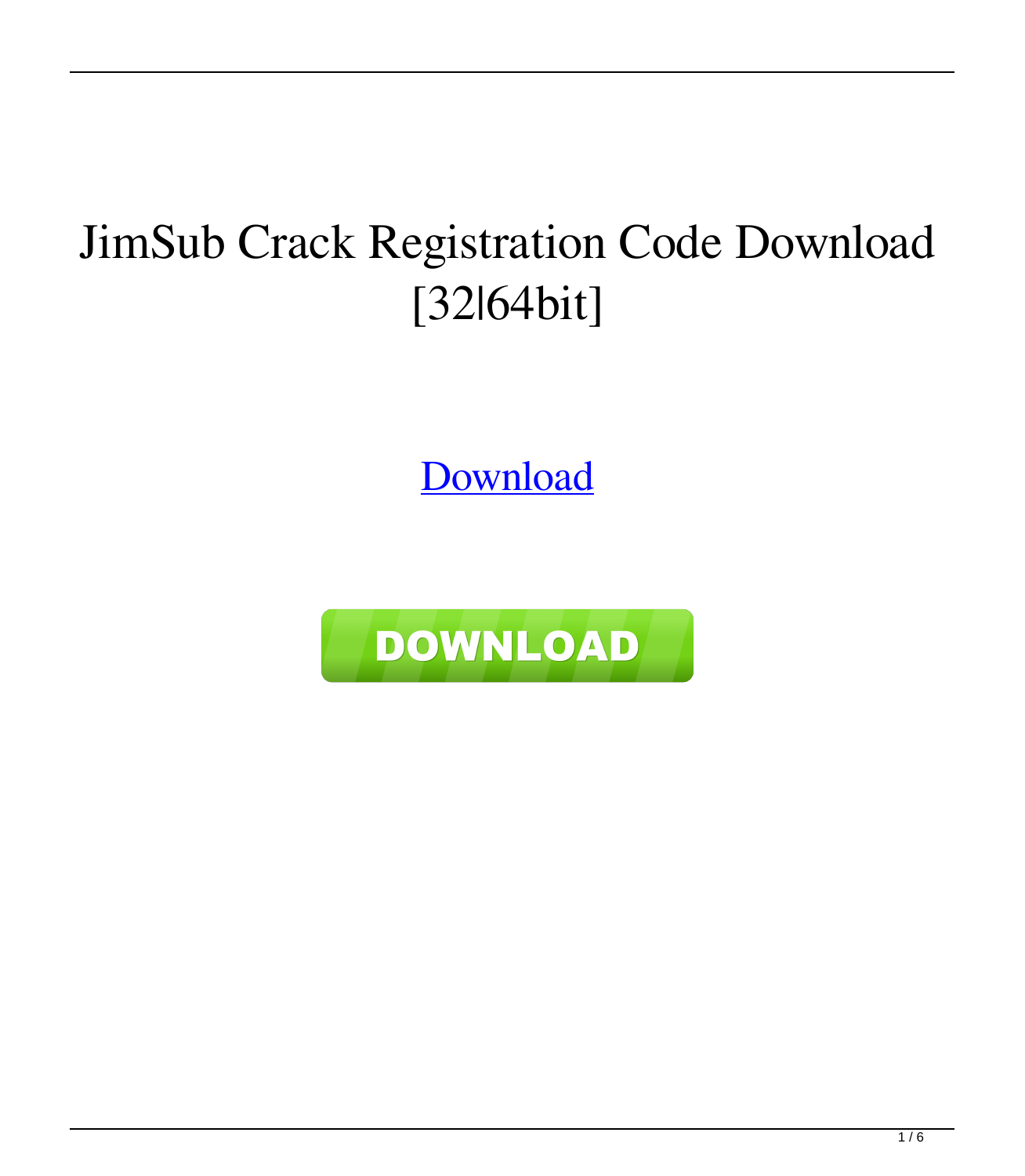#### **JimSub Crack For Windows**

I'm so glad that this has been fixed. I used this app for years without issue. This time I somehow deleted it. (oh well.) I downloaded it again and installed it and the issue was fixed. I am so glad I found this app. I have the same issue with my Samsung S6. I use Subtitles.Online to transcribe the subtitles and it shows that it is OK, but the subtitles don't fit the video. Could you please fix this issue so it is OK and it is also able to synchronize the subtitles with the video and fix all these unwanted subtitles? Where is the option for the subtitles to be unlocked or locked in the subtitles app? Like, if I lock them, they don't get unlocked when i stop the videos they are locked, same if I don't lock them. Good news! I wanted to say I was having the same issue as another user and I just read this post and tried this method and it worked! I was able to remove the extra subtitles without removing any of the subtitles I needed to be removed. Thank you so much!! I can't seem to fix this. I have the a language installed in my subtitles. I was able to fix it once I took off the language. Now, after I reinstalled the language, I can't seem to get it back. So I have 2 languages installed that are not showing up. I'm just missing the code that says what language it is. I have the same issue and have tried many things. I have English, French and German (Deutsch) and I am unable to fix it. I have tried Subtitles.Online and the subtitles app on my phone and neither one will show the right language. I have tried removing the language and installing it again but it still will not show up. I have the exact same issue. I have English, French and German (Deutsch) and I am unable to fix it. I have tried Subtitles.Online and the subtitles app on my phone and neither one will show the right language. I have tried removing the language and installing it again but it still will not show up. I'm getting this error and getting only one subtitle but there are two. I have multiple subtitle files but only one is showing this error: "duplicate key in table. please check that the rows in the table contain only unique elements" It works with smaller files. I have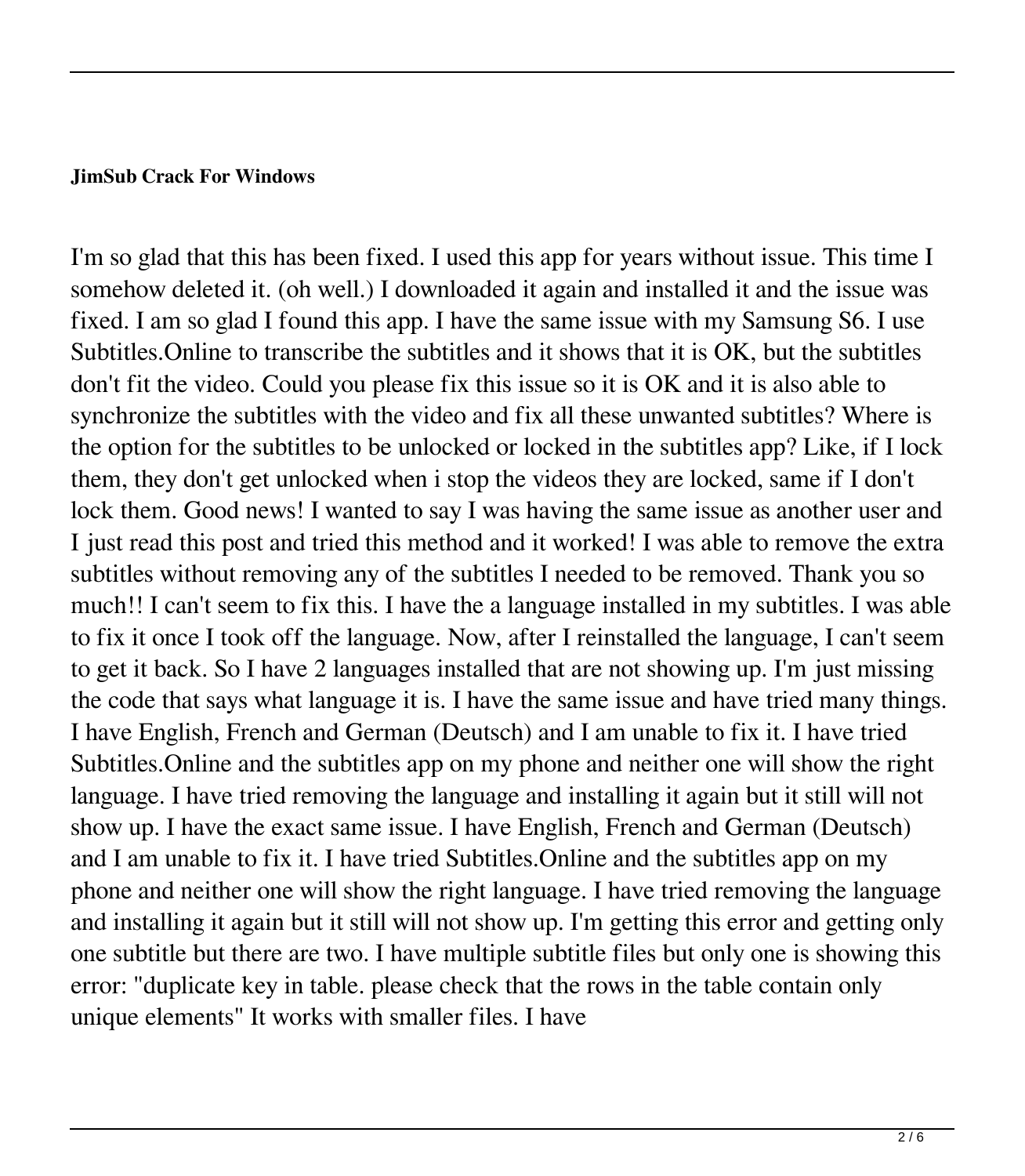### **JimSub**

KeyMACRO function is used to provide users with the ability to change subtitle file's format. How to use? Load the default subtitle ('Open movie'). Load a new subtitle file ('Open subtitle'). Set the KeyMACRO function to 'Use the default subtitle' or 'Use the new subtitle'. Synchronize ('Synchronize movie and subtitle'). An application that combines the JimSub application with the BSP Media Player for subtitle playback. KeyMACRO function: KeyMACRO function is used to provide users with the ability to change subtitle file's format. Supported formats: BSP Media Player uses Subrip format. [BSP MEDIA PLAYER] [BSP MEDIA PLAYER] BlackBerry is a registered trademark of Research In Motion Limited. All other trademarks and copyrights are the property of their respective holders. You are using the BlackBerry® WebKit web browser. Click the Tools menu, then the Help menu, then click on Accessibility Help. A subscription is required to access the article you have requested. You can only access this article if you are an existing BBNews Reader or Log-in to BBNews using your bbnews.com username and password. If you are not yet a BBNews Reader or have not yet registered, please take advantage of the free BBNews Registration service available at bbnews.com.%s/api/dns/v1/AAAA?options="%s"]", t.IP) r.URLParams.Set("name", t.Name) r.URLParams.Set("provider", "cloudflare") return r.Do() } // NodeUnzips returns a []byte for the contents of the Node func (t \*Node) NodeUnzips(dns []string) ( $[$ ]byte, error) { var n  $[$ ]byte for  $, f :=$  range dns { filename, err := filepath.Abs(filepath.Join(t.Path, f)) if err!= nil { return n, err } if \_, err := os.Stat(filename); err!= nil { return n, err } n = i 81e310abbf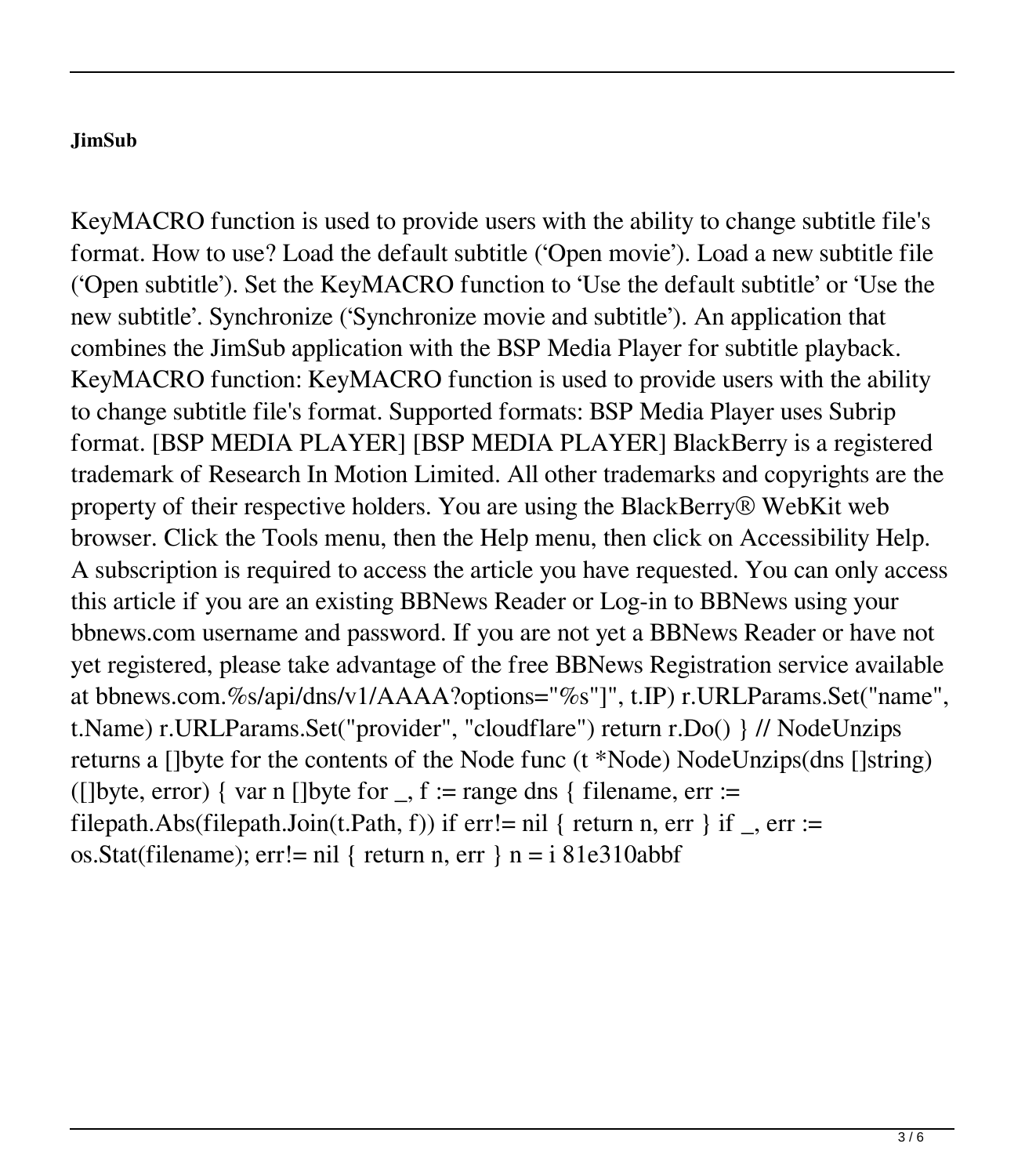#### **JimSub For Windows**

This application allows you to add subtitles to any video file, preview the video and edit the subtitles. The application is a lot of what the title says: - add subtitle to any video, select the subtitle language, enter the subtitle description, preview the video - edit the subtitle, change the text, the color, select the font, change the font size, add or remove the text - save subtitle, it will be added to the video - Choose the video file that you want to add subtitles to ('Open Movie') - Choose the subtitle file that has the sync problem ('Open Subtitle') - Download the subtitle from an alternative hosting service (Subviewer, Subrip,.tts), you can use microdvd, but only in the BSP Player - Select the dialog that you want to fix (it must have the same text of the video) - Add the end time of the dialog (The dialog closes when it reaches the end of the video) - Add the beginning time of the dialog (The dialog closes when it reaches the beginning of the video) The application will take care of the synchronizing of the subtitles. - If you are adding a subtitle for the first time, the program will warn you that the subtitle has an invalid beginning time and will allow you to fix this. - If you have the subtitle open and are not fixing it, the program will ask you if you want to fix the subtitle or not (it is recommended to fix this subtitle) - If you are fixing an old subtitle and you have it open, you can press the 'Sync' button to synchronize the subtitle to the movie - Press the 'Close dialog' button when you finish to see the result in the preview window The application needs to access the subtitle file every time you choose a subtitle file, to do this, it will add this to the path variable. - If you select a subtitle in the 'Open Subtitle' list, it will warn you that it needs to be fixed, if you press the 'Fix' button it will open the dialog and ask you to fix the subtitle. - If you press the 'Sync' button it will open the dialog, will select the beginning and end times of the dialog (if the dialog close at the beginning of the video it will select the end time) - The

#### **What's New In JimSub?**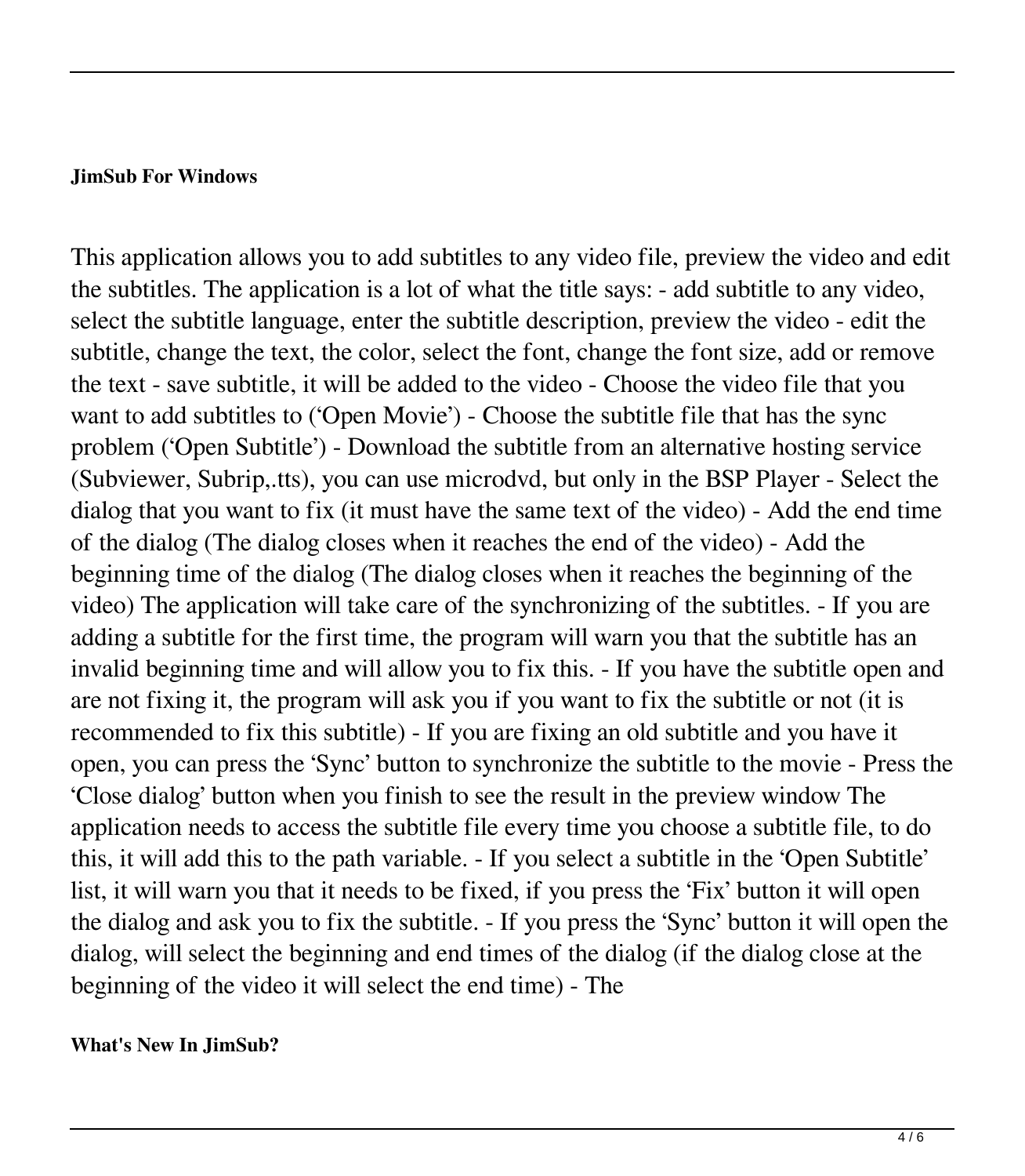XML files format that automatically control the syncing between JimSub and its parents via XML file and file names, this files have a suffix of xml. If JimSub detects that the last file is a XML, the program will ask you if you want to edit the XML file automatically. If you do so, the XML file will be saved with the same name as the video file, but with a new suffix, xml. If you don't want to edit the file, the XML file will be saved with the same name as the video file, but with a suffix of xml. The program will ask you if you want to add XML files automatically if the program detects that the next file is a XML. You can see the XML files that you have in the JimSub directory, you can add them in the program, but you will need to use the 'Open the XML File' option. Description: subMover is the advanced tool to convert, edit, copy and delete subtitles. It can be used as a standalone application and as a windows application under the Explorer context menu. Note: The application is still under development, it has some rough edges. IMPORTANT: Make sure you are using a clean new installation of subMover, as the version here can be at any time changed by me. To start the standalone version, do the following: 1. Double click on the executable file. 2. The window that opens will be called SubMover. Click on the Edit button. 3. Right click on the tool in the SubMover window and click on Select All. 4. In the window that appears, click on Edit button. 5. In the new window, click on Select All. 6. Right click on the SubMover tool in the window and click on Delete. 7. Select the video file you want to synchronize the subtitles with. 8. In the window that opens, select the option 'Merge with sync problems'. 9. Click on OK and close the window. The videos already synchronized with the subtitles will appear in the SubMover window. The content of SubMover window will be the same as in the JimSub, that is, there is a list of the files and folders (in the JimSub directory) that you have in the folder with the file that you want to sync with the subtitles. You will be able to check the content of the file and the extension of the file to synchronize it with the subtitles. There is a button to run the program. 10. Click on the 'Run SubMover' button. 11. After the program is done with the video, the last process will be to go